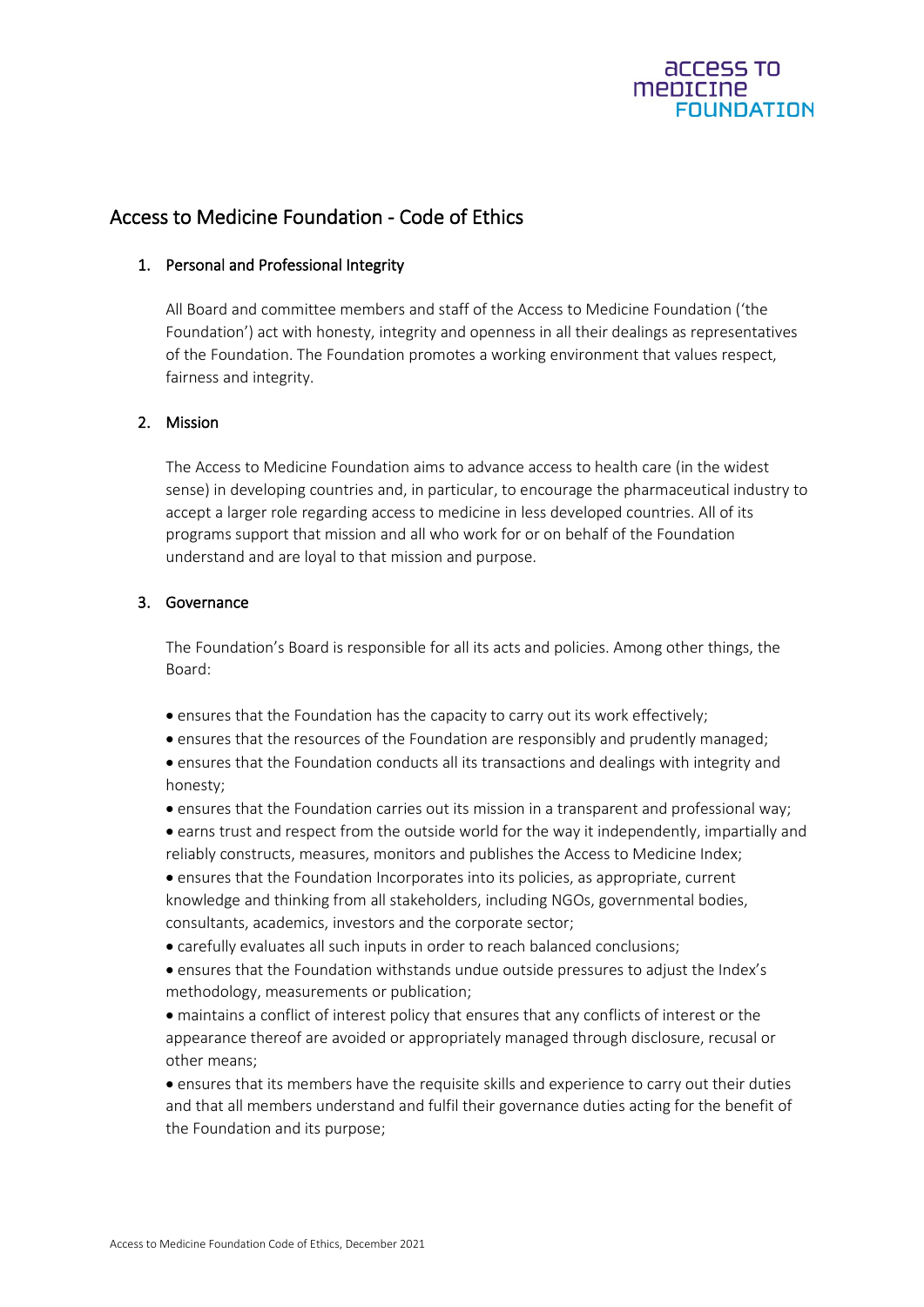# **ACCESS TO** mentcine **FOUNDATION**

• is responsible for the hiring, firing, and regular review of the performance of the chief executive officer (CEO) and ensures that the compensation of the CEO is reasonable and appropriate;

• ensures that the CEO and appropriate staff provide the Board with timely and comprehensive information so that the Board can effectively carry out its duties;

• ensures that the Foundation promotes working relationships with Board members,

Committee members and staff, that are based on mutual respect, fairness and openness; • ensures that the Foundation is fair and inclusive in its hiring and promotion policies and practices for all Board, Committee and staff positions;

• ensures that policies of the Foundation are in writing, clearly articulated and officially adopted.

# 4. Legal Compliance

The Foundation is knowledgeable of and complies with all laws, regulations and applicable international conventions.

# 5. Responsible Stewardship

The Foundation manage their funds responsibly and prudently. This should include the following considerations:

• it spends a reasonable percentage of its annual budget on programs in pursuance of its mission;

• it spends an adequate amount on administrative expenses to ensure effective accounting systems, internal controls, competent staff, and other expenditures critical to professional management;

• the Foundation compensates staff, and any others who may receive compensation, reasonably and appropriately;

• the Foundations has reasonable fundraising costs, recognizing the variety of factors that affect such costs;

- the Foundation does not accumulate operating funds excessively;
- the Foundations ensures that all spending practices and policies are fair, reasonable and appropriate to fulfil the mission of the Foundation; and,
- all financial reports are factually accurate and complete in all material respects.

# 6. Openness and Disclosure

The Foundation provides comprehensive and timely information to the public, donors, the media and all stakeholders, and is responsive in a timely manner to reasonable requests for information. All information about the Foundation will fully and honestly reflect the policies and practices of the Foundation. The Foundation's Code of Ethics, Governance Charter and Conflict of Interest Policy will be posted on the Foundation's website. All financial, organizational and program reports will be complete and accurate in all material respects.